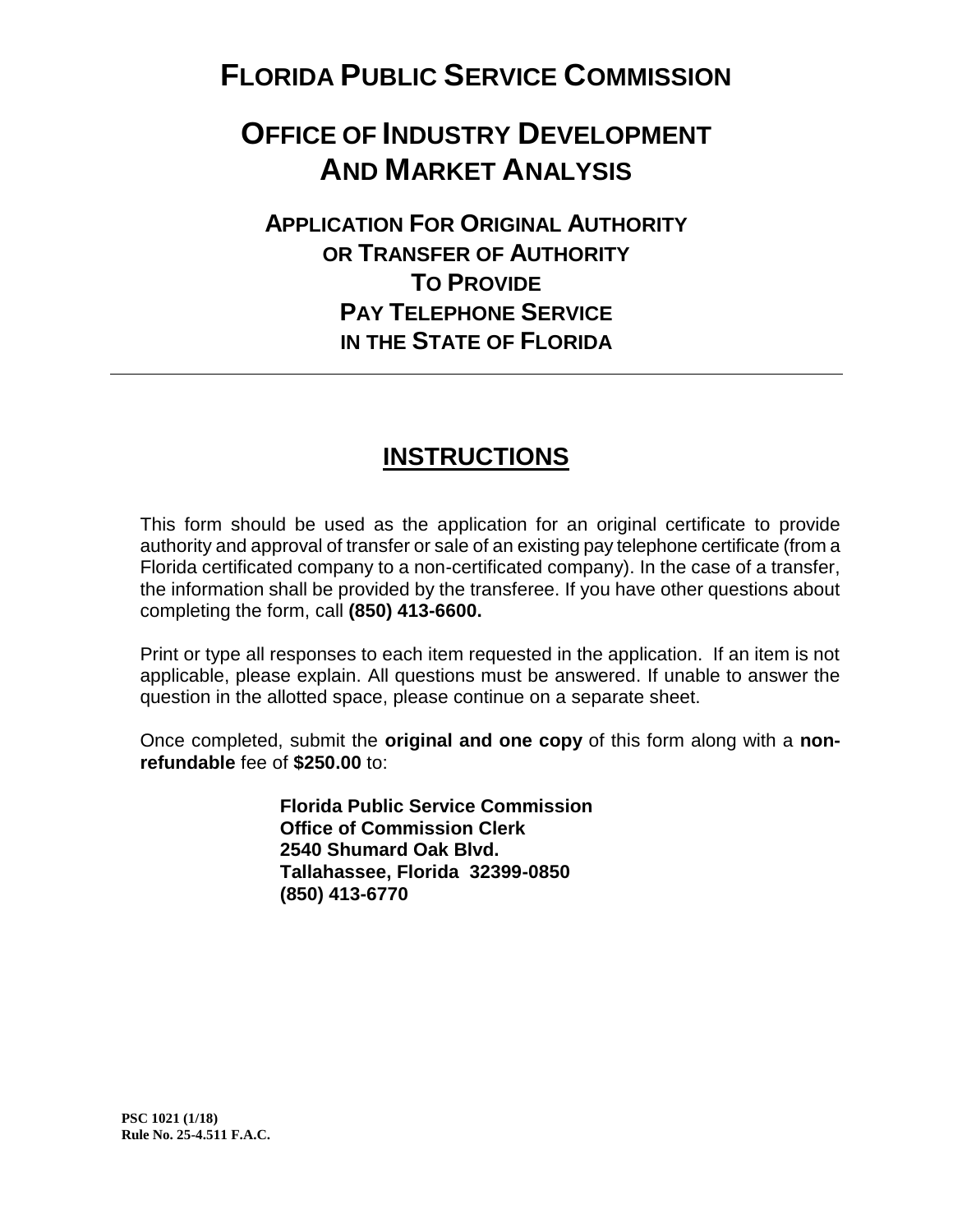#### **APPLICATION**

This is an application for (check one):

**Original certificate** (new company).

**Approval of transfer of existing certificate:** Example, a non-certificated company purchases an existing company and desires to retain the original certificate rather than apply for a new certificate.

Please provide the following:

**1.** Full name of company (including fictitious name, etc. that must match identically what is on file with the Florida Department of State, Division of Corporations registration):

 $\overline{\phantom{a}}$  ,  $\overline{\phantom{a}}$  ,  $\overline{\phantom{a}}$  ,  $\overline{\phantom{a}}$  ,  $\overline{\phantom{a}}$  ,  $\overline{\phantom{a}}$  ,  $\overline{\phantom{a}}$  ,  $\overline{\phantom{a}}$  ,  $\overline{\phantom{a}}$  ,  $\overline{\phantom{a}}$  ,  $\overline{\phantom{a}}$  ,  $\overline{\phantom{a}}$  ,  $\overline{\phantom{a}}$  ,  $\overline{\phantom{a}}$  ,  $\overline{\phantom{a}}$  ,  $\overline{\phantom{a}}$  $\overline{\phantom{a}}$  , and the contribution of the contribution of the contribution of the contribution of the contribution of the contribution of the contribution of the contribution of the contribution of the contribution of the

\_\_\_\_\_\_\_\_\_\_\_\_\_\_\_\_\_\_\_\_\_\_\_\_\_\_\_\_\_\_\_\_\_\_\_\_\_\_\_\_\_\_\_\_\_\_\_\_\_\_\_\_\_\_\_\_\_\_\_\_\_\_\_\_\_\_\_ \_\_\_\_\_\_\_\_\_\_\_\_\_\_\_\_\_\_\_\_\_\_\_\_\_\_\_\_\_\_\_\_\_\_\_\_\_\_\_\_\_\_\_\_\_\_\_\_\_\_\_\_\_\_\_\_\_\_\_\_\_\_\_\_\_\_\_

- **2.** The Florida Secretary of State corporate registration number:
- **3.** F.E.I. Number:  $\blacksquare$
- **4.** Structure of organization:

| The company will be operating as a: |
|-------------------------------------|
| (Check all that apply):             |

| Corporation<br><b>Foreign Corporation</b><br><b>Limited Liability Company</b><br>Sole Proprietorship | <b>General Partnership</b><br><b>Foreign Partnership</b><br><b>Limited Partnership</b><br>Other, please specify below: |  |
|------------------------------------------------------------------------------------------------------|------------------------------------------------------------------------------------------------------------------------|--|
|------------------------------------------------------------------------------------------------------|------------------------------------------------------------------------------------------------------------------------|--|

**If a partnership**, a copy of the partnership agreement.

**If a foreign limited partnership,** proof of compliance with the foreign limited partnership statute (Chapter 620.169, FS). The Florida registration number is:

\_\_\_\_\_\_\_\_\_\_\_\_\_\_\_\_\_\_\_\_\_\_\_\_\_\_\_\_\_\_\_\_\_\_\_\_\_\_\_\_\_\_\_\_\_\_\_\_\_\_\_\_\_\_\_\_\_\_\_\_\_\_\_\_\_\_\_\_\_\_ \_\_\_\_\_\_\_\_\_\_\_\_\_\_\_\_\_\_\_\_\_\_\_\_\_\_\_\_\_\_\_\_\_\_\_\_\_\_\_\_\_\_\_\_\_\_\_\_\_\_\_\_\_\_\_\_\_\_\_\_\_\_\_\_\_\_\_\_\_\_\_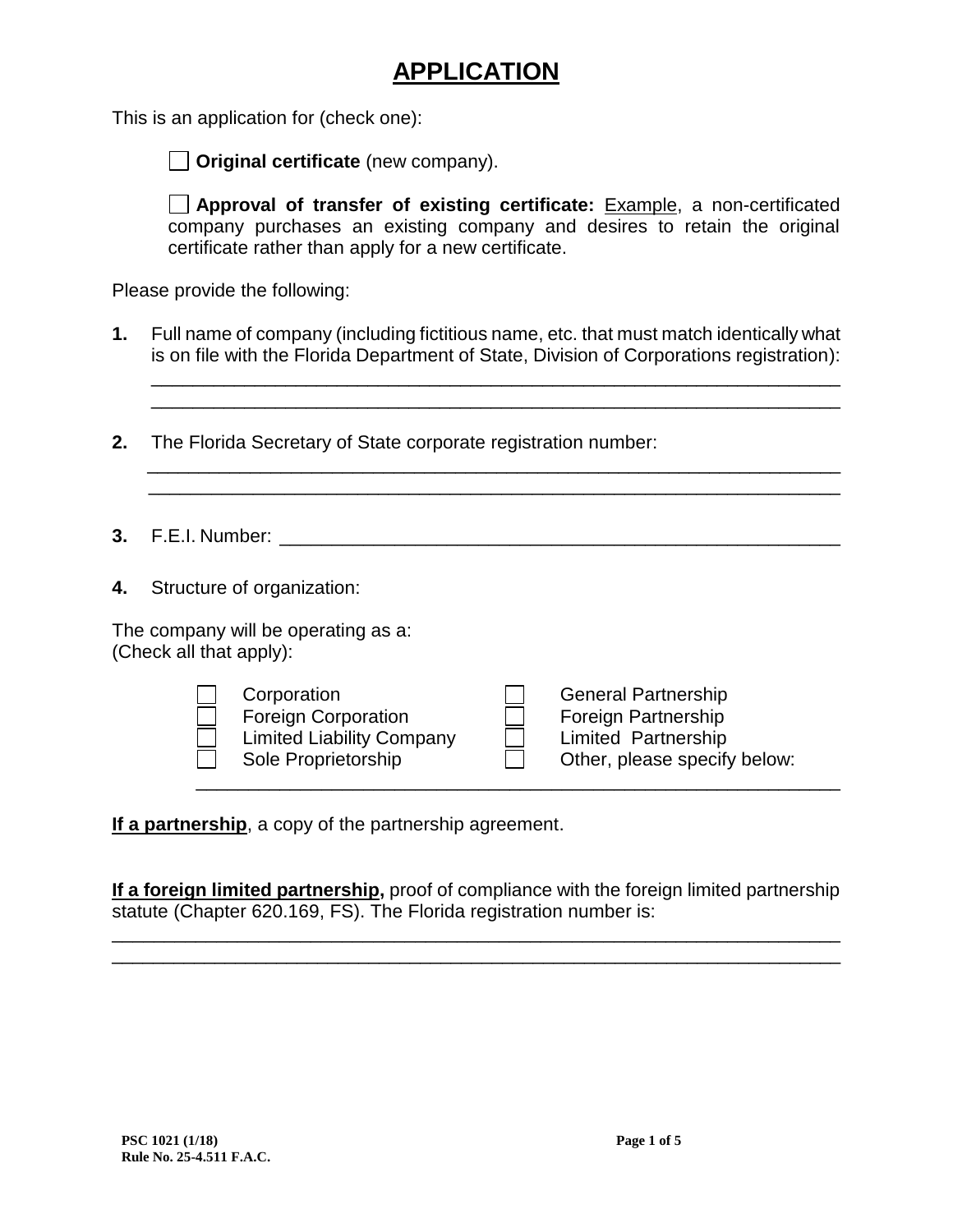**5.** Who will serve as point of contact to the Commission in regard to the following?

| (a) This application:            |  |
|----------------------------------|--|
| Name:                            |  |
| Title:                           |  |
| <b>Street Name &amp; Number:</b> |  |
| Post Office Box:                 |  |
| City:                            |  |
| State:                           |  |
| Zip:                             |  |
| Telephone No.:                   |  |
| Fax No.:                         |  |
| E-Mail Address:                  |  |
|                                  |  |

(b) Ongoing operations of the company:

(This company liaison will be the point of contact for FPSC correspondence. This point of contact can be updated if a change is necessary but this must be completed at the time the application is filed).

| Name:                            |  |
|----------------------------------|--|
| Title:                           |  |
| <b>Street Name &amp; Number:</b> |  |
| Post Office Box:                 |  |
| City:                            |  |
| State:                           |  |
| Zip:                             |  |
| Telephone No.:                   |  |
| Fax No.:                         |  |
| E-Mail Address:                  |  |
| Company Homepage:                |  |

(c) Optional secondary point of contact or liaison:

(This point of contact will not receive FPSC correspondence but will be on file with the FPSC).

| Name:                  |  |
|------------------------|--|
| Title:                 |  |
| <b>Street Address:</b> |  |
| Post Office Box:       |  |
| City:                  |  |
| State:                 |  |
| Zip:                   |  |
| Telephone No.:         |  |
| Fax No.:               |  |
| E-Mail Address:        |  |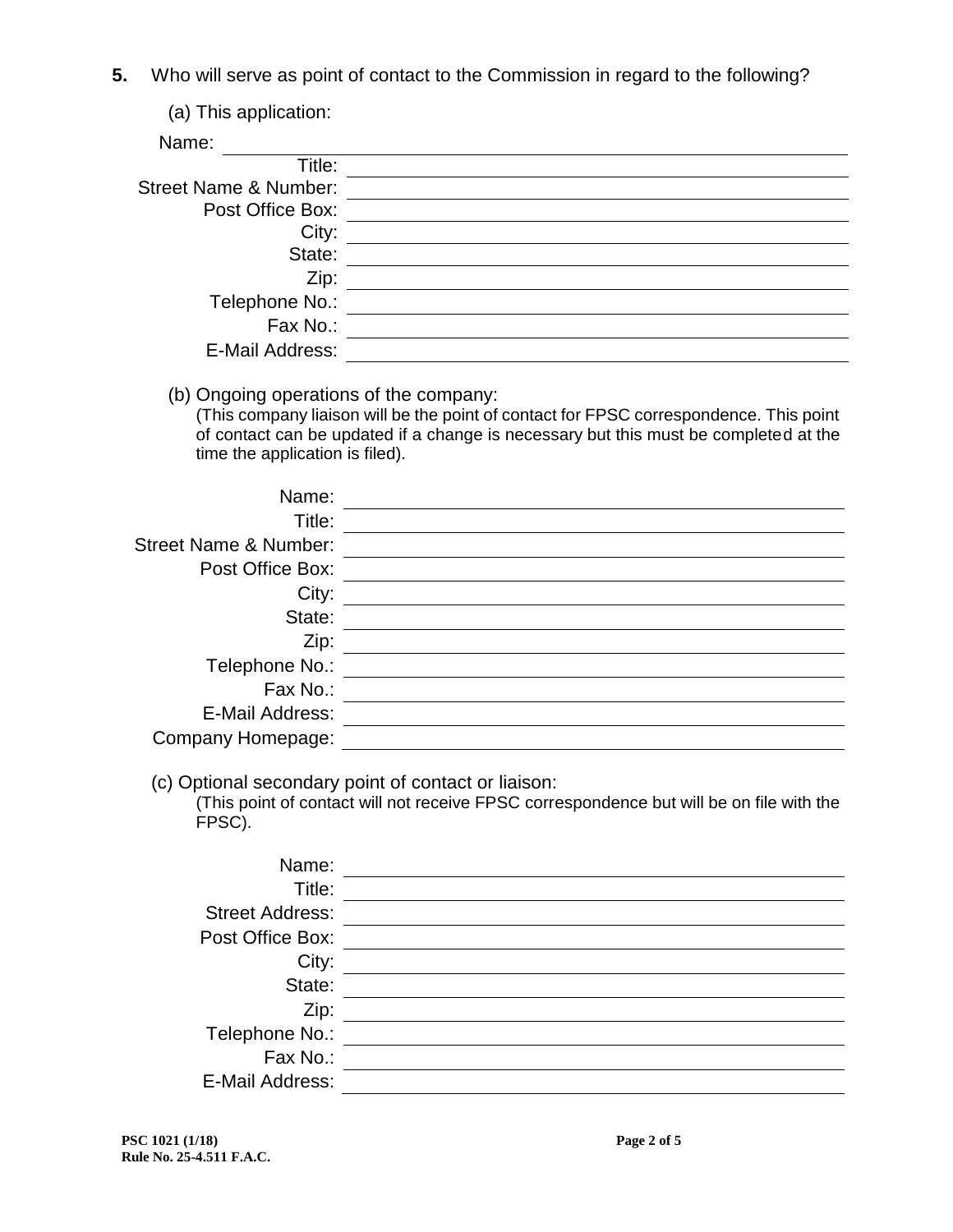**6.** Physical address for the applicant that will do business in Florida:

| Street address: |  |
|-----------------|--|
| City:           |  |
| State:          |  |
| Zip:            |  |
| Telephone No.:  |  |
| Fax No.:        |  |
| E-Mail Address: |  |
|                 |  |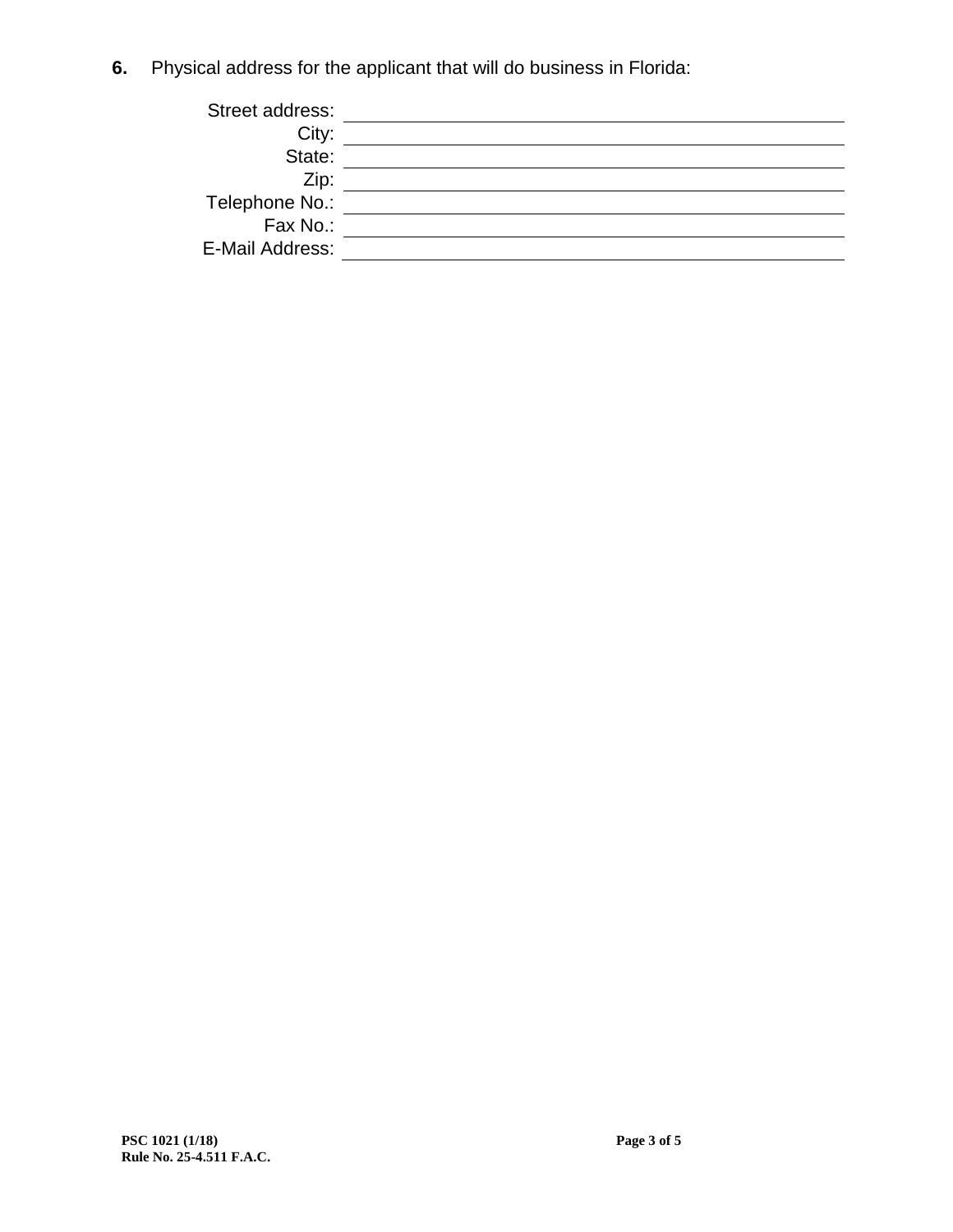## **THIS PAGE MUST BE COMPLETED AND SIGNED**

**REGULATORY ASSESSMENT FEE:** I understand that all telecommunications companies must pay a regulatory assessment fee. A minimum annual assessment fee, as defined by the Commission, is required.

**RECEIPT AND UNDERSTANDING OF RULES:** I understand the Florida Public Service Commission's rules, orders, and laws relating to the provisioning of pay telephone service in Florida.

**APPLICANT ACKNOWLEDGEMENT:** By my signature below, I, the undersigned owner or officer, attest to the accuracy of the information contained in this application and attached documents. I have read the foregoing and declare that, to the best of my knowledge and belief, the information is true and correct. I have the authority to sign on behalf of my company and agree to comply, now and in the future, with all applicable Commission rules, orders and laws.

Further, I am aware that, pursuant to Chapter 837.06, Florida Statutes, **"***Whoever knowingly makes a false statement in writing with the intent to mislead a public servant in the performance of his or her official duty shall be guilty of a misdemeanor of the second degree, punishable as provided in s. 775.082 and s. 775.083***."**

I understand that any false statements can result in being denied a pay telephone certificate, transfer of a certificate or approval of sale of a certificate in Florida.

#### COMPANY OWNER OR OFFICER

| <b>Print Name:</b> |  |
|--------------------|--|
| Title:             |  |
| Telephone No.:     |  |
| E-Mail Address:    |  |
|                    |  |

| Signature: | )ate:<br>___ |  |
|------------|--------------|--|
|            |              |  |